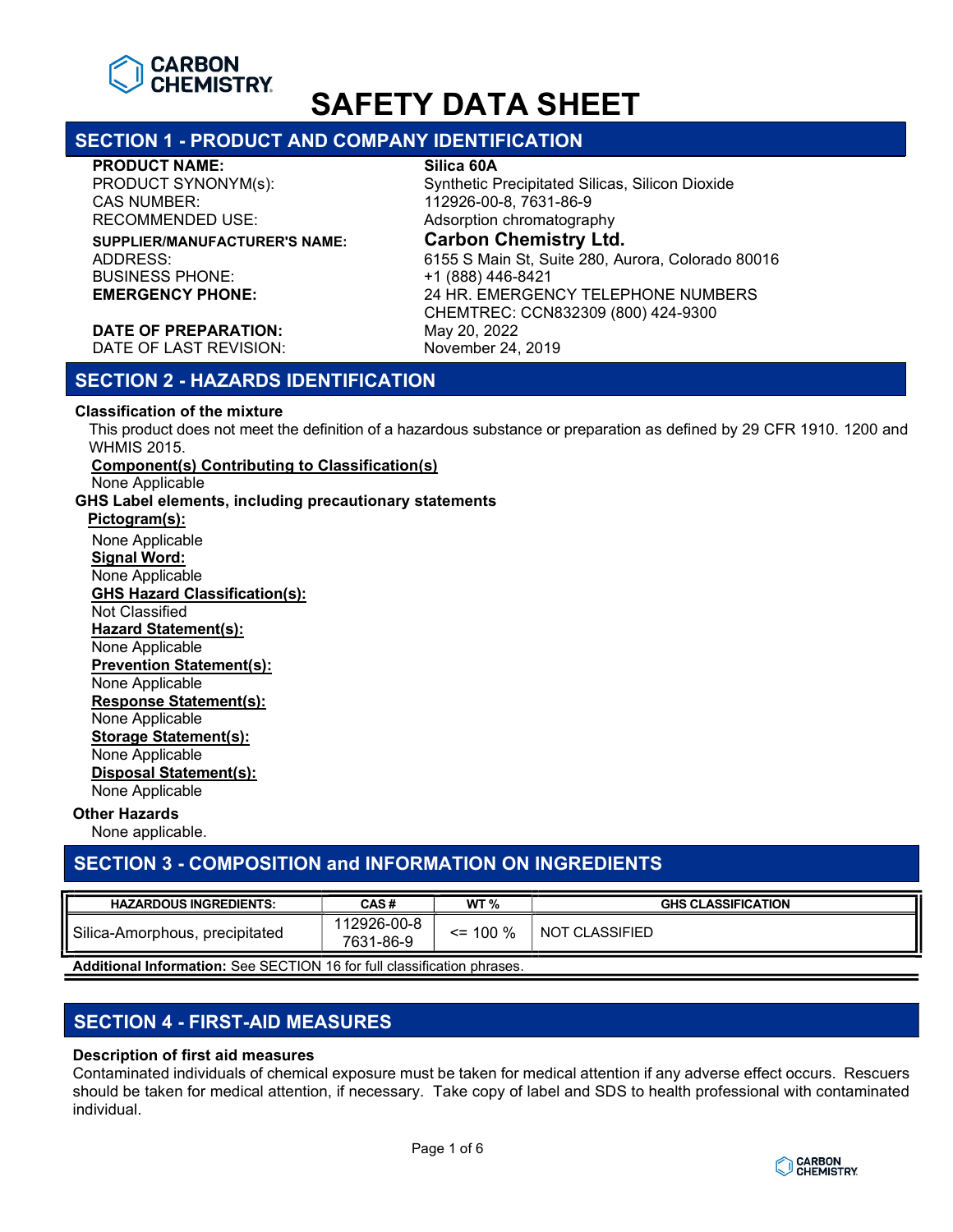

- EYE CONTACT: If product enters the eyes, open eyes while under gentle running water for at least 15 minutes. Seek medical attention if irritation persists.
- SKIN CONTACT: Wash skin thoroughly after handling. Seek medical attention if irritation develops and persists. Remove contaminated clothing. Launder before re-use.
- INHALATION: If breathing becomes difficult, remove victim to fresh air. If necessary, use artificial respiration to support vital functions. Seek medical attention.
- INGESTION: If product is swallowed, call physician or poison control center for most current information. If professional advice is not available, do not induce vomiting. Never induce vomiting or give diluents (milk or water) to someone who is unconscious, having convulsions, or who cannot swallow. Seek medical advice. Take a copy of the label and/or SDS with the victim to the health professional.

#### Most important symptoms and effects, both acute and delayed

Dust may cause mechanical eye irritation.

#### Medical conditions aggravated by exposure:

This material or its emissions may aggravate pre-existing disorders involving any target organs mentioned in this Safety Data Sheet as being at risk.

## Indication of immediate medical attention and special treatment needed

Treat symptoms and reduce over-exposure.

# SECTION 5 - FIRE-FIGHTING MEASURES

#### Extinguishing media

Water, Dry powder / dry sand, alcohol-resistant foam, dry chemical or CO2.

Specific hazards arising from the chemical

None known.

Explosion Sensitivity to Mechanical Impact: Not Sensitive.

Explosion Sensitivity to Static Discharge: Not Sensitive.

Minimum Ignition Energy (M.I.E.) No Data at this time

# Special firefighting Procedure

Incipient fire responders should wear eye protection. Structural firefighters must wear Self-Contained Breathing Apparatus and full protective equipment. Isolate materials not yet involved in the fire and protect personnel. Move containers from fire area if this can be done without risk; otherwise, cool with carefully applied water spray. If possible, prevent runoff water from entering storm drains, bodies of water, or other environmentally sensitive areas.

# SECTION 6 - ACCIDENTAL RELEASE MEASURES

## Small Spill:

Sweep or vacuum material. Transfer to secondary container to be properly disposed.

#### Large Spill:

Persons not wearing protective equipment should be excluded from area of spill until clean-up has been completed. Stop spill at source. Dike area of spill to prevent spreading. Pump liquid to salvage tank. Remaining liquid may be taken up on sand, clay, earth, floor absorbent, or other absorbent material and shoveled into containers. Notify proper authorities that a spill has occurred.

## Environmental precautions

Do not let product enter drains, do not allow to sewers/surface or ground water. See Section 12, Ecological information. Methods and material for containment and cleaning up

Pick up released product with appropriate implements & return to original container if reusable, or dispose. Dispose of in accordance with applicable Federal, State, and local procedures (see Section 13, Disposal Considerations).

# SECTION 7 - HANDLING and STORAGE

# General Procedures:

Do not eat, drink or smoke when using this product. Wash hands before breaks and at the end of workday. Keep away from food, drink and animal feeding stuffs.

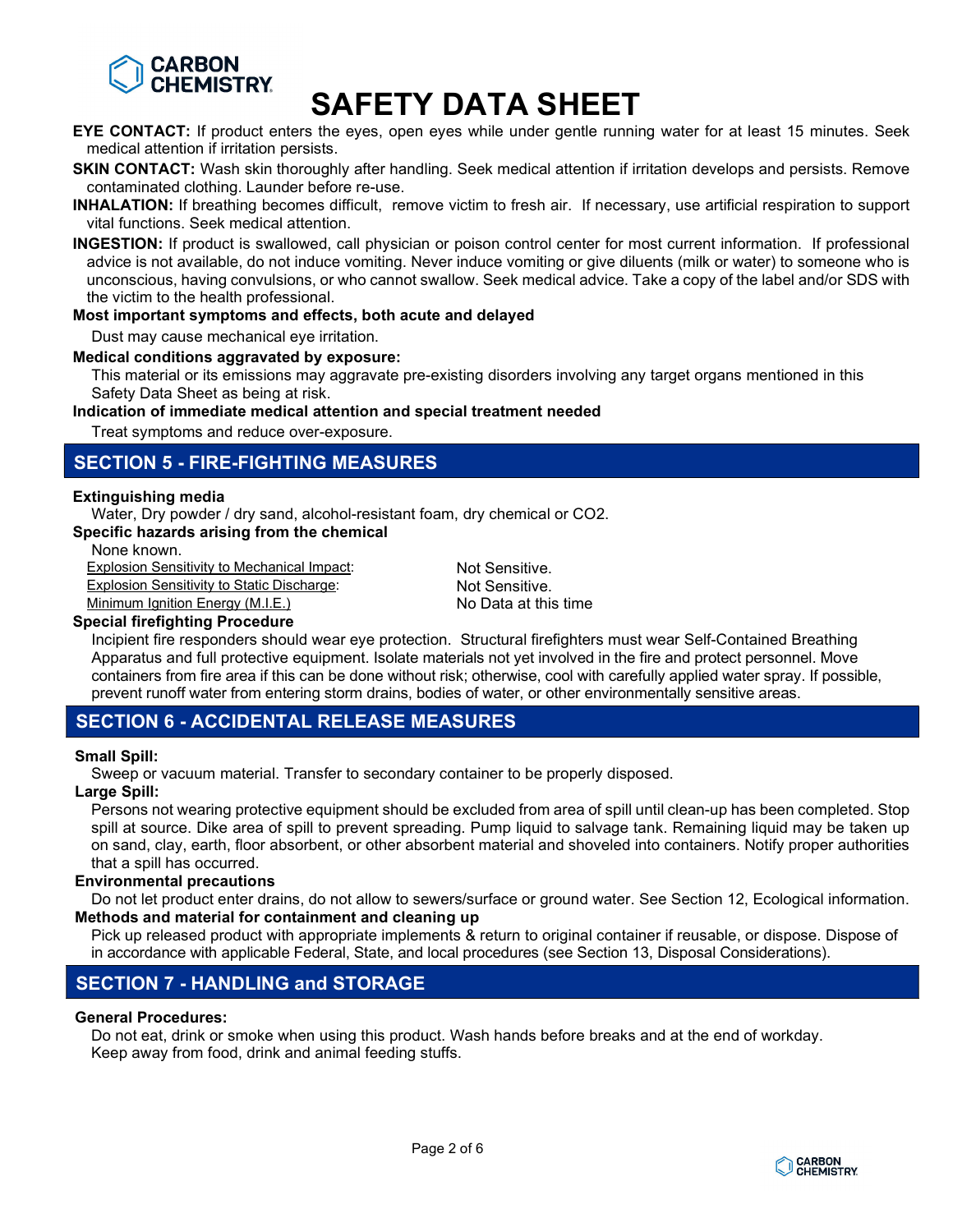

#### Handling:

Avoid dust formation. Provide sufficient air exchange and/or exhaust in work rooms. In case of insufficient ventilation, wear suitable respiratory equipment. For personal protection see section 8. Handle and open container with care. If you require advice on safe handling techniques or specific uses, please contact your supplier or check the further information referred to in section 16.

#### Storage:

Keep only in the original container. Keep containers tightly closed in a cool, well-ventilated place.

Specific end uses

Adsorption chromatography

# SECTION 8 - EXPOSURE CONTROLS - PERSONAL PROTECTION

## Control parameters

#### EXPOSURE LIMITS/GUIDELINES:

| <b>Chemical Name</b>           | CAS#      | <b>ACGIH</b> | <b>OSHA</b>                               |
|--------------------------------|-----------|--------------|-------------------------------------------|
| Silica-Amorphous, precipitated | 7631-86-9 | Not Listed   | 20 Million<br>particles per<br>cubic foot |

## Exposure Controls

Currently, International exposure limits are established for the components of this product. Please check with competent authority in each country for the most recent limits in place.

VENTILATION AND ENGINEERING CONTROLS: Use with adequate ventilation to ensure exposure levels are maintained below the limits provided below. Use local exhaust ventilation to control airborne dust. Ensure eyewash/safety shower stations are available near areas where this product is used.

The following information on appropriate Personal Protective Equipment is provided to assist employers in complying with OSHA regulations found in 29 CFR Subpart I (beginning at 1910.132) or equivalent standard of Canada, or standards of EU member states (including EN 149 for respiratory PPE, and EN 166 for face/eye protection), and those of Japan. Please reference applicable regulations and standards for relevant details.

RESPIRATORY PROTECTION: Maintain airborne contaminant concentrations below guidelines listed above, if applicable. If necessary, use only respiratory protection authorized in the U.S. Federal OSHA Respiratory Protection Standard (29 CFR 1910.134), equivalent U.S. State standards, Canadian CSA Standard Z94.4-93, the European Standard EN149, or EU member states.

EYE PROTECTION: Safety glasses are recommended. If necessary, refer to U.S. OSHA 29 CFR 1910.133 or appropriate Canadian Standards.

HAND PROTECTION: Use protective gloves as appropriate to minimize skin contact. If necessary, refer to U.S. OSHA 29 CFR 1910.138 or appropriate Standards of Canada.

BODY PROTECTION: Use body protection appropriate to prevent contact (e.g. lab coat, overalls). If necessary, refer to appropriate Standards of Canada, or appropriate Standards of the EU, Australian Standards, or relevant Japanese Standards.

# SECTION 9 - PHYSICAL and CHEMICAL PROPERTIES

Information on basic physical and chemical properties

| Solid                                  |
|----------------------------------------|
| <b>Odorless</b>                        |
| Not Available                          |
| Dry while granules, beads or powder O2 |
| $6.5 - 7.5$                            |
| Not Applicable                         |
| Not Applicable                         |
| Not Applicable                         |
| Not Applicable                         |
| Not Applicable                         |
| Not Applicable                         |
| Not Applicable                         |
|                                        |

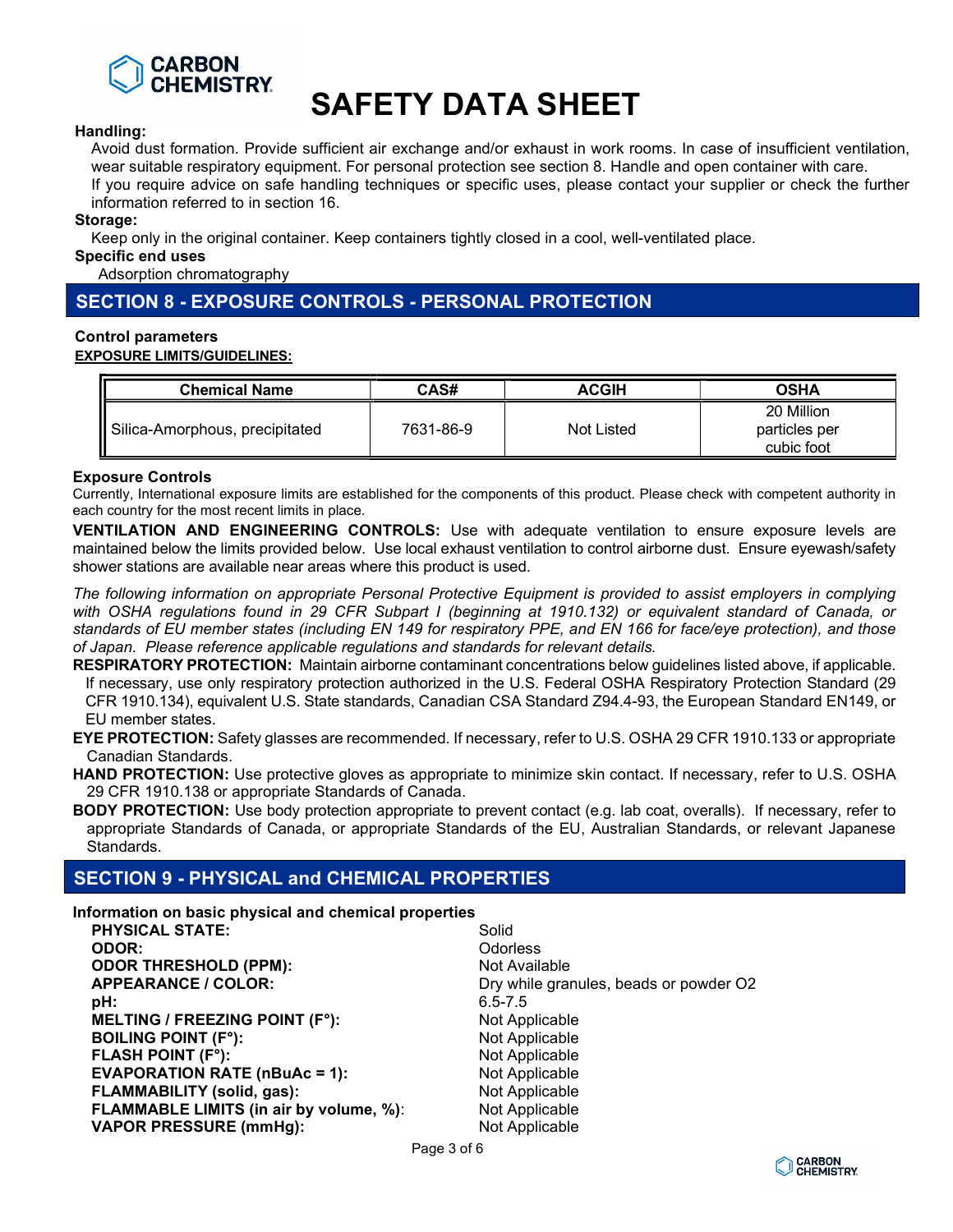

VAPOR DENSITY (AIR=1):<br>
RELATIVE DENSITY<br>
Not Available **RELATIVE DENSITY SOLUBILITY IN WATER (%)** Insoluble PARTITION COEFFICIENT: N-OCTANOL/WATER: Not Applicable<br>AUTOIGNITION TEMPERATURE: Not Applicable **AUTOIGNITION TEMPERATURE: DECOMPOSITION TEMPERATURE:** Not Applicable<br> **VISCOSITY:** Not Applicable **EXPLOSIVE PROPERTIES: OXIDISING PROPERTIES:** Not Applicable

Not Applicable<br>Not Applicable

Other Information SPECIFIC GRAVITY 4°C: (Water = 1) 2.1<br>DENSITY: Not **DENSITY:** Not Available<br> **VOC:** Not Available<br>
Not Applicable WEIGHT PER GALLON: Not Applicable

Not Applicable

# SECTION 10 - STABILITY and REACTIVITY

Reactivity: No data is available.

Chemical Stability: Product is stable under recommended storage conditions.

Possibility of Hazardous Reactions: No data available.

Conditions to avoid: No data available.

Incompatible materials: Strong acids, strong oxidizing agents.

Hazardous Decomposition Products: No data available.

# SECTION 11 - TOXICOLOGICAL INFORMATION

Information on Toxicological Effects

TOXICITY DATA: No specific dat available for this product.

POTENTIAL HEALTH HAZARDS OR RISKS FROM EXPOSURE:

**IRRITANCY OF PRODUCT:** Exposure with this product can be irritating to exposed eyes.

SENSITIZATION OF PRODUCT: This product is not considered a skin sensitizer.

CARCINOGENICITY: Ingredients within this product are not found on the following lists: FEDERAL OSHA Z LIST, NTP, IARC, or CAL/OSHA and therefore are not considered to be, or suspected to be, cancer-causing agents by these agencies.

GERM CELL MUTAGENICITY INFORMATION: This product does not contain components which are documented as Germ Cell Mutagenicity hazards.

REPRODUCTIVE TOXICITY INFORMATION: This product does not contain components which are documented as reproductive hazards.

SPECIFIC TARGET ORGAN TOXICITY – SINGLE EXPOSURE: No specific data available for this product.

SPECIFIC TARGET ORGAN TOXICITY - REPEATED EXPOSURE: No specific data available for this product.

ASPIRATION HAZARD This product is not anticipated to be an aspiration hazard.

# SECTION 12 - ECOLOGICAL INFORMATION

ALL WORK PRACTICES MUST BE AIMED AT ELIMINATING ENVIRONMENTAL CONTAMINATION.

# **Toxicity**

No specific data available on this product.

# Persistence and degradability

No specific data available on this product.

#### Bioaccumulative potential

No specific data available on this product.

# Mobility in soil

No specific data available on this product.

# Results of PBT and vPvB assessment

No specific data available on this product.

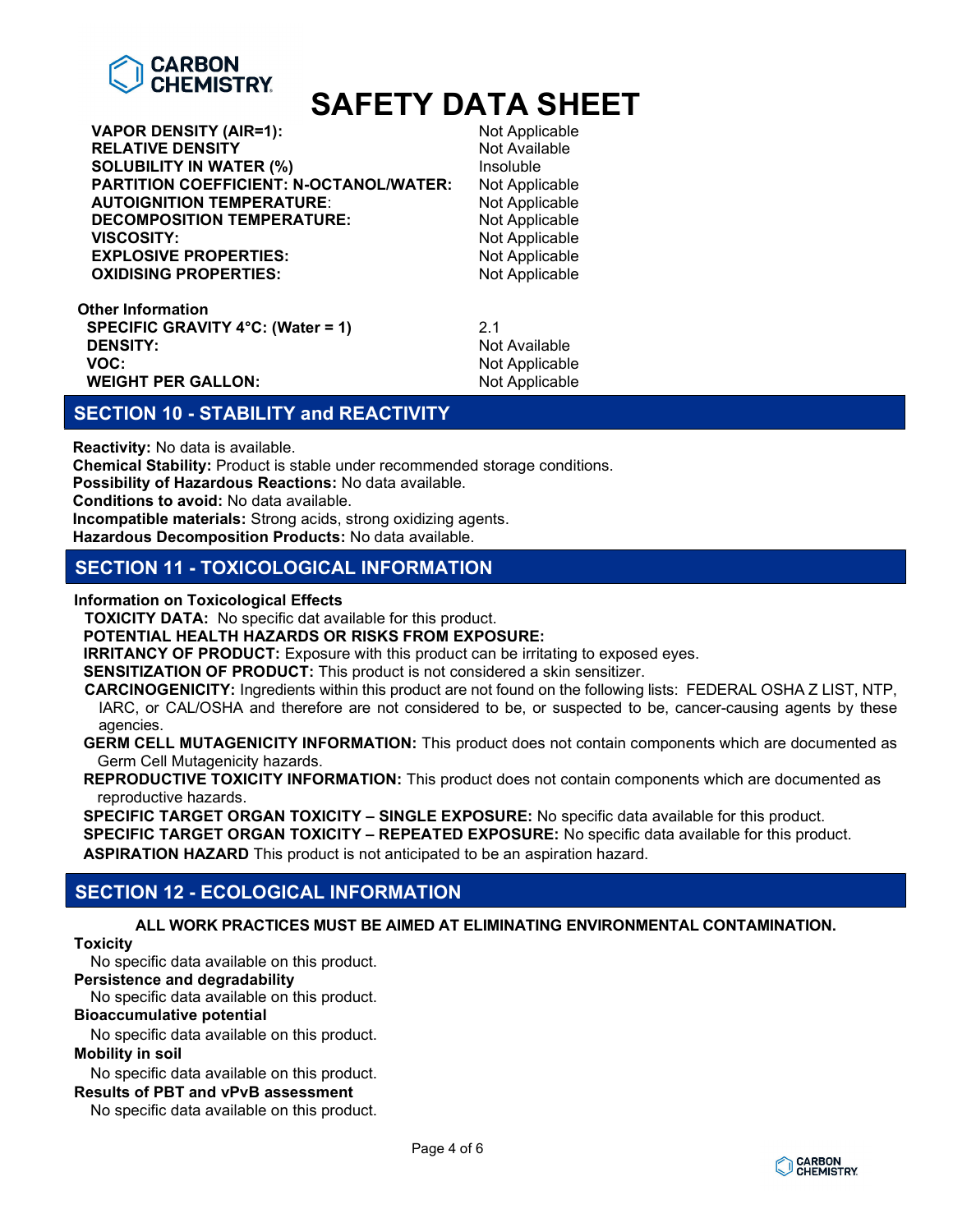

Other adverse effects

No specific data available on this product.

# SECTION 13 - DISPOSAL CONSIDERATIONS

PRODUCT DISPOSAL: Please be advised that state and local requirements for waste disposal may be more restrictive or otherwise different from federal laws and regulations. Consult state and local regulations regarding the proper disposal of this material.

COMMENTS: The generation of waste should be avoided or minimized wherever possible. Avoid dispersal of spilled material and runoff and contact with soil, waterways, drains and sewers. Disposal of this product, solutions and any byproducts should at all times comply with the requirements of environmental protection and waste disposal legislation and any regional/local authority requirements.

# SECTION 14 - TRANSPORTATION INFORMATION

# US DOT/IMDG/IATA:

PROPER SHIPPING NAME: Not Regulated HAZARD CLASS NUMBER and DESCRIPTION: N/A UN IDENTIFICATION NUMBER: N/A PACKING GROUP: N/A DOT LABEL(S) REQUIRED: N/A NORTH AMERICAN EMERGENCY RESPONSE GUIDEBOOK NUMBER (2016): N/A MARINE POLLUTANT: Ingredients are not classified by the DOT as a Marine Pollutant (as defined by 49 CFR 172.101, Appendix B)

# SECTION 15 - REGULATORY INFORMATION

#### Safety, health and environmental regulations/legislation specific for the substance or mixture UNITED STATES REGULATIONS

SARA REPORTING REQUIREMENTS: This product is not subject to the reporting requirements of Sections 302, 304 and 313 of Title III of the Superfund Amendments and Reauthorization Act.

TSCA: All components in this product are listed on the US Toxic Substances Control Act (TSCA) inventory of chemicals.

SARA 311/312:

Acute Health: No Chronic Health: No Fire: No Reactivity: No U.S. CERCLA REPORTABLE QUANTITY (RQ):

CERCLA Reportable Quantity RQ: None

# CLEAN WATER ACT:

None of the chemicals in this product are listed as Hazardous Substances under the CWA.

STATE REGULATIONS: None.

CALIFORNIA SAFE DRINKING WATER AND TOXIC ENFORCEMENT ACT (PROPOSITION 65): This product does not contain chemicals on the Prop 65 list.

## CANADIAN REGULATIONS:

CANADIAN DSL/NDSL INVENTORY STATUS: All of the components of this product are on the DSL Inventory CANADIAN ENVIRONMENTAL PROTECTION ACT (CEPA) PRIORITIES SUBSTANCES LISTS: No component of this product is on the CEPA First Priorities Substance Lists.

## CANADIAN WHMIS CLASSIFICATION and SYMBOLS: This product is categorized as per WHMIS 2015 Hazardous Product Regulations.